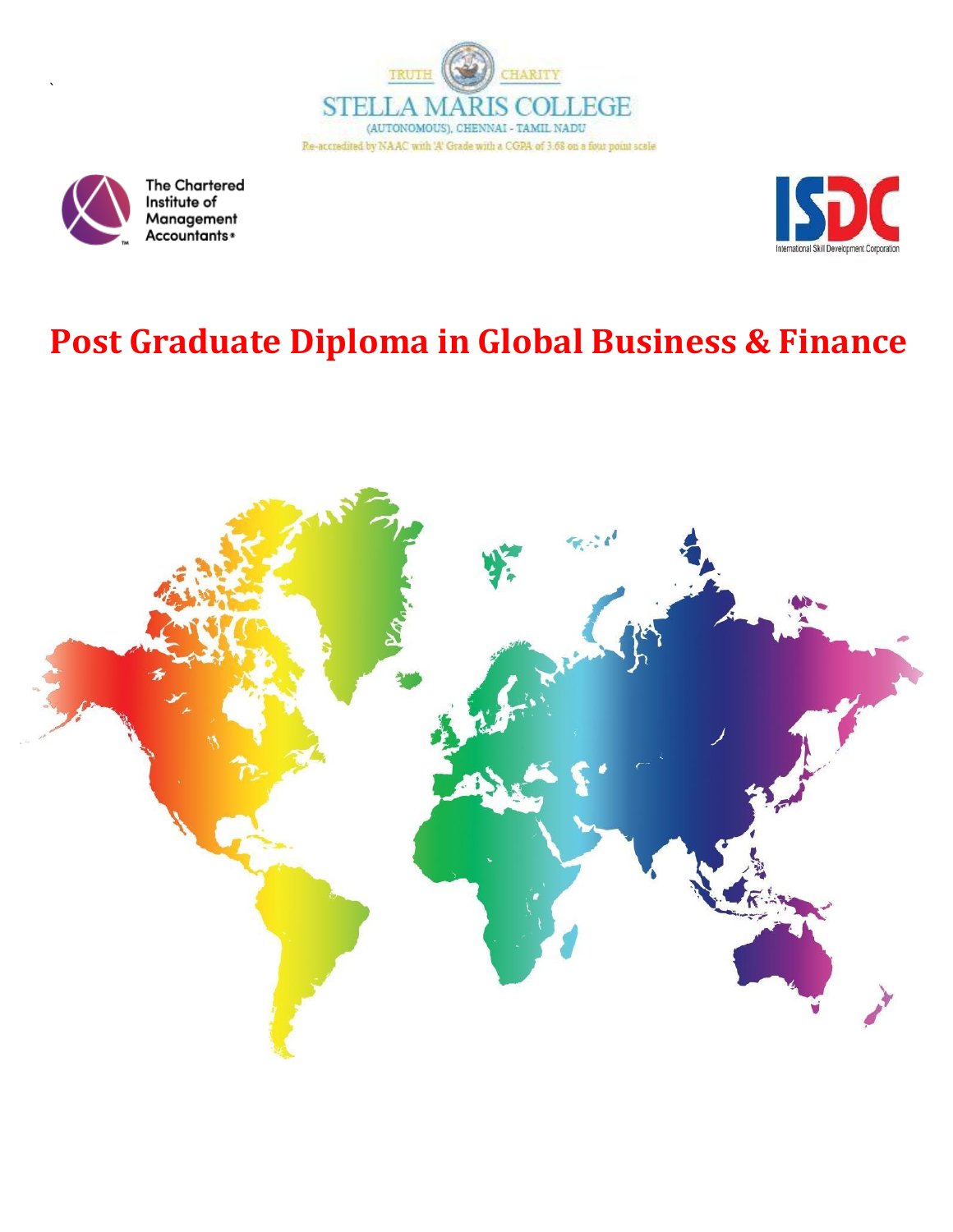





*Post Graduate Diploma in Global Business & Finance - PGDGBF is a postgraduate diploma programme offered by Stella Maris College (Autonomous), Chennai, in association with International Skill Development Corporation – ISDC, integrated with Chartered Institute of Management Accountants - CIMA Curriculum.*

Stella Maris College, a Catholic minority institution of higher education for women, is an autonomous institution *affiliated to the University of Madras. The College has 19 undergraduate and 12 postgraduate programmes with 5 departments offering M.Phil programmes and 6 Departments offering Ph.D. programmes and also offers* Postgraduate diplomas and certificate courses. With an enrolment of nearly 5000 students, Stella Maris is at the *forefront of higher education in India by virtue of its commitment to academic excellence, research and service learning. This Institution of higher learning has established an educational roadmap that provides a framework for quality education and stimuli for lifetime learning.*

*ISDC - International Skill Development Corporation is a Limited Company Registered under the Companies Act of England and having operations across the globe. It imparts a set of Skill Development Activities through its* structured plan and aims at developing skills for tomorrow. ISDC is the largest professional training providers in *the country. Our purpose is to enable people and organisations to unlock their potential and develop the knowledge and skills needed for personal and economic growth.*

*CIMA – the Chartered Institute of Management Accountants – is a leading membership body that offers an internationally recognised qualification in Management Accounting, which focuses on accounting for business. In addition to strong accounting fundamentals, CIMA teaches strategic business and management skills. This is* specially designed for those who wish to develop a successful and diverse career in Finance and Business. CIMA is *similar to ICWA in India and IMA of USA and equips with eligibility to work in India and 177 countries. CIMA teaches skills for strategic advice, managing risk and making key decisions.*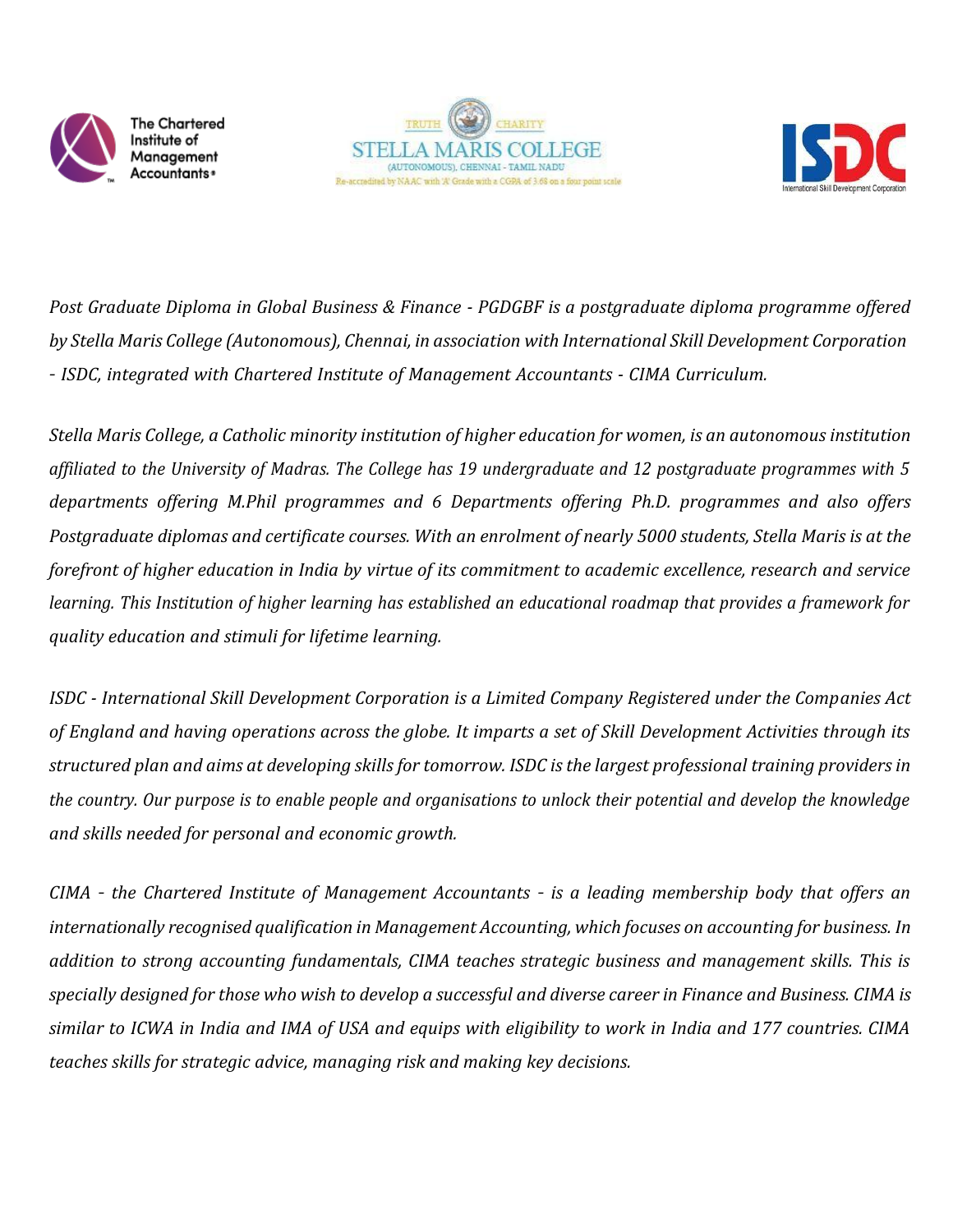





## *PROGRAMME OVERVIEW*

*The programme enables a student to complete CIMA qualification along with the PG Diploma from Stella Maris College. The PG Diploma in Global Business & Finance offers specialized study for a post graduate qualification with substantial professional accreditation and exemptions, simultaneously allowing for a deeper appreciation of relevant theories in both business and finance and building a critical appreciation of the wider business environment.*

*The programme will be delivered full time on week days.*

*There will be a blend of internal and external faculty involved in teaching the modules, with faculty from the ISDC, which is the sole Global Learning Advanced Partner of CIMA in the country.*

## *PROGRAMME STRUCTURE*

| <b>SEMESTER - I</b>                    | <b>CREDITS</b> | <b>SEMESTER - II</b>                   | <b>CREDITS</b> |
|----------------------------------------|----------------|----------------------------------------|----------------|
| Managing Finance in a Digital World    | 10             | Corporate Performance Management       | 20             |
| <b>Strategic Management Accounting</b> | 10             | <b>Managing Risks in Business</b>      | 10             |
| <b>Maximising Business Wealth</b>      | 20             | <b>Advanced Performance Management</b> | 10             |
| <b>Financial Reporting in Business</b> | 10             | <b>Financial Strategy</b>              | 10             |
| <b>Managing Performance</b>            | 10             | Managing Mergers & Acquisitions        | 10             |
|                                        |                | Internship & Project                   |                |

## *PROGRAMME HIGHLIGHTS*

- *Dual Certifications in Business and Finance in 15 months*
- *Fourteen paper exemptions by CIMA*